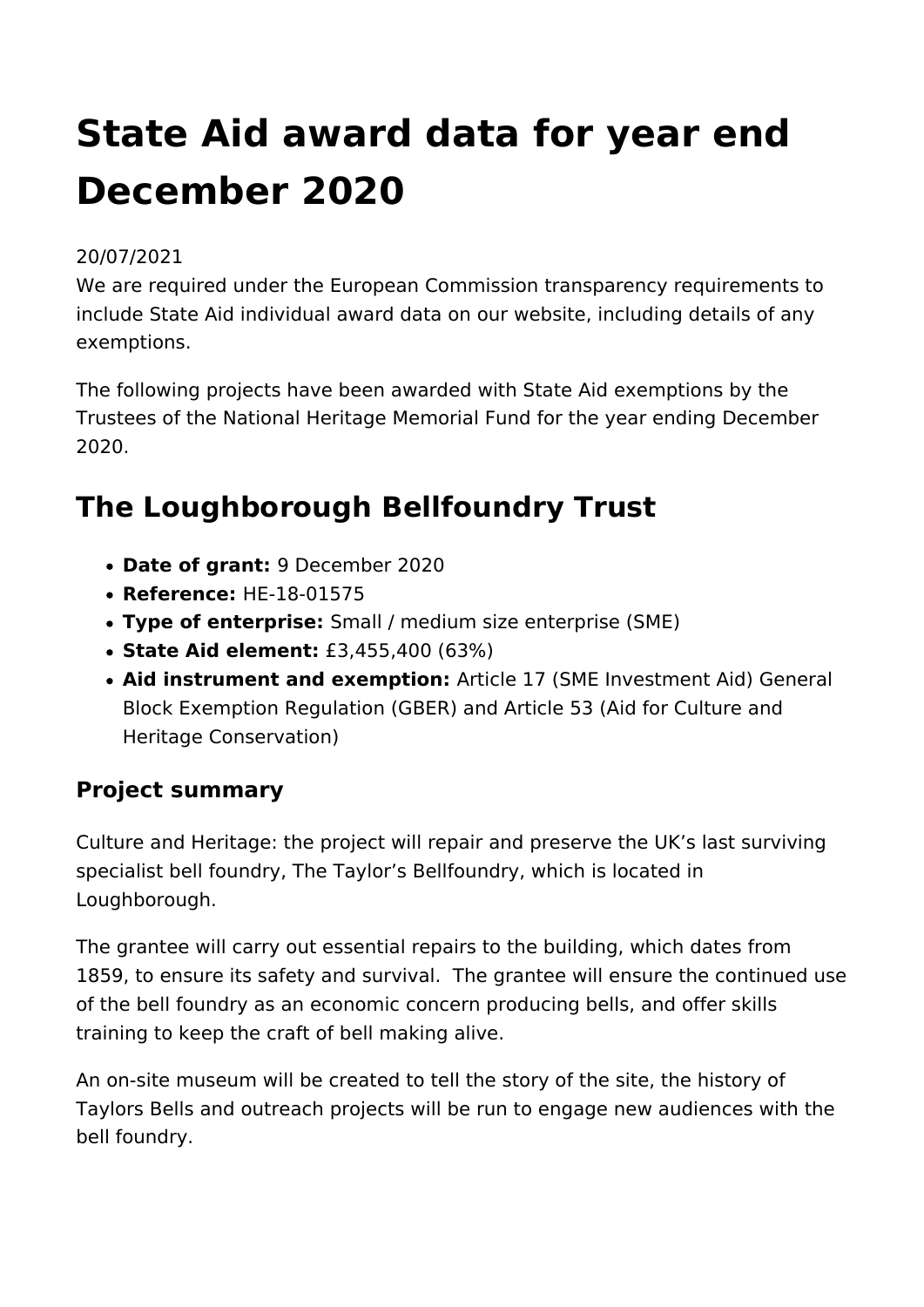The project meets an urgent need, providing skills training and expertise for servicing bells worldwide. The economic impact will benefit a highly deprived area, complementing local housing and regeneration strategies. The management and conservation plan will ensure long-term viability of the bell foundry, creating a visitor attraction, and provide ongoing opportunities for training and engagement with the local community.

# **Brymbo Heritage Trust**

- **Date of grant:** 4 March 2020
- **Reference:** HG-17-01715
- **Type of enterprise:** Small / medium size enterprise (SME)
- **State Aid element:** £4,147,200 (63%)
- **Aid instrument and exemption:** Article 17 (SME Investment Aid) General Block Exemption Regulation (GBER) and Article 53 (Aid for Culture and Heritage Conservation)

### **Project summary**

Culture and Heritage: connected with the industrial heritage of Brymbo. It will develop a visitor attraction, a learning hub and a small business space. This will contribute to the regeneration of the area, which was gravely impacted by the closure of the steelworks.

The project will also allow the exploration and excavation of the 300 million year old Brymbo Fossil Forest, preserved under the site, with associated interpretation and engagement activities.

The long term business plan is based around tourism, learning, rentals and events. Creating a small business hub will lead to an economic

# **Dover District Council**

- **Date of grant:** 15 September 2020
- **Reference:** HG-17-08407
- **Type of enterprise:** Small / medium size enterprise (SME)
- **State Aid element:** £4,272,599 (46%)
- **Aid instrument and exemption:** Article 17 (SME Investment Aid) General Block Exemption Regulation (GBER) and Article 53 (Aid for Culture and Heritage Conservation)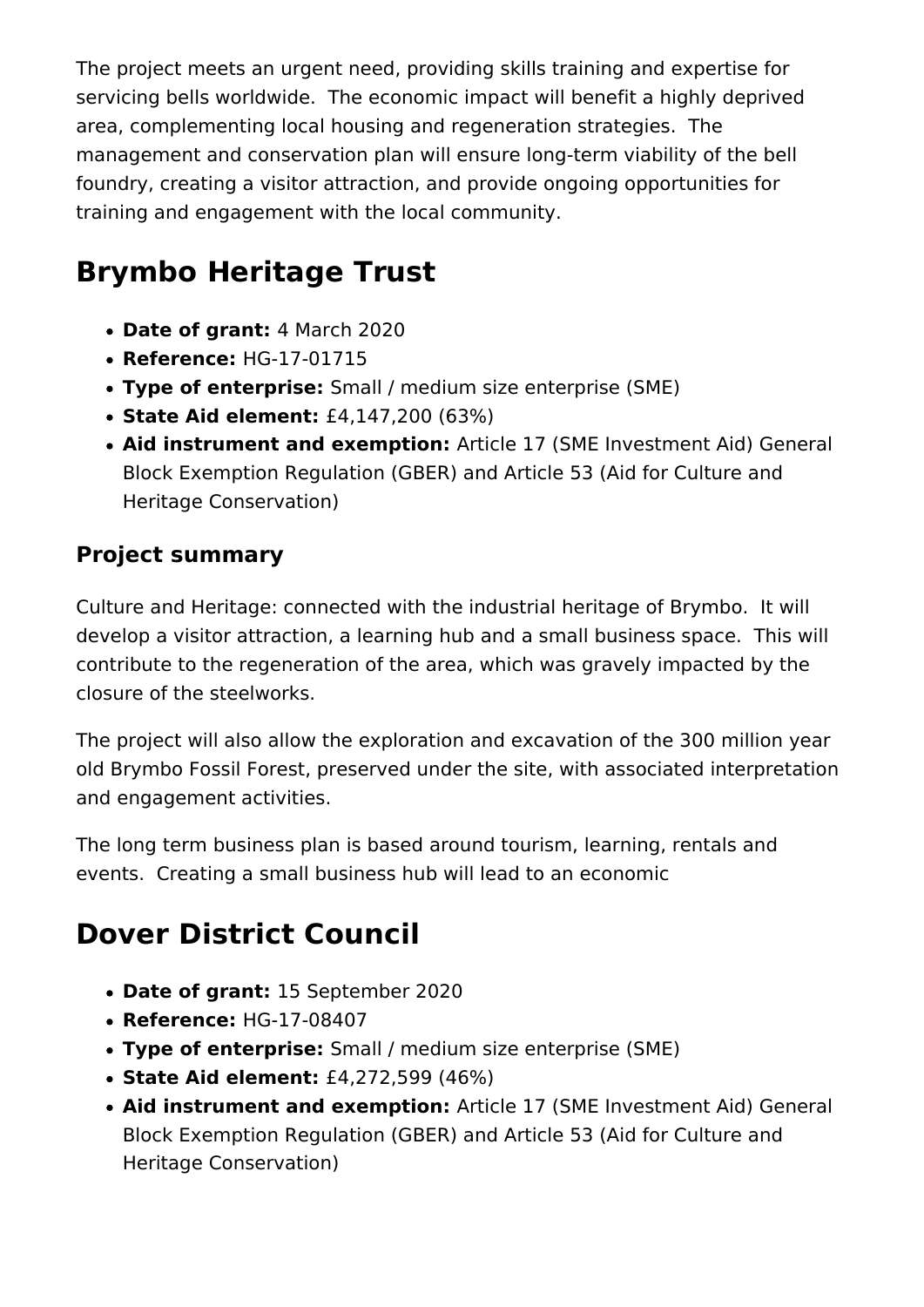#### **Project summary**

Culture and Heritage: the project will renovate and restore the Grade I listed Maison Dieu, a 13<sup>th</sup> century building, restored in the gothic revival style in the 19 th century.

The project will reopen the building to visitors and reinvent it as a cultural venue, as well as bringing the history and heritage of the building alive for the community and visitors. Arts, archaeology and heritage events will be held within the restored building. In partnership with the Landmark Trust, a self-catering holiday unit will also be developed, bringing much needed revenue to the midtown area of Dover.

# **Creative Youth Network**

- **Date of grant:** 4 March 2020
- **Reference:** HE-17-02647
- **Type of enterprise:** Small / medium size enterprise (SME)
- **State Aid element:** £4,222,499 (56%)
- **Aid instrument and exemption:** Article 17 (SME Investment Aid) General Block Exemption Regulation (GBER) and Article 53 (Aid for Culture and Heritage Conservation)

### **Project summary**

Culture and Heritage: the project will restore the Old Magistrates Courts, which is the last unrestored prominent historic public buildings on the Bridewell Island site in the heart of Bristol. The specialist conservation work will enable heritage training opportunities for young people through apprenticeships and other learning opportunities.

As part of the restoration the exterior and interior spaces will be adapted to provide workspace for creative industry businesses, and deliver support for talented young people from disadvantaged backgrounds who have been locked out of employment in the creative sector.

The building will also offer facilities for conferences, events, exhibitions, performances and other activities, meeting a current city-wide lack in the availability of affordable and flexible venues.